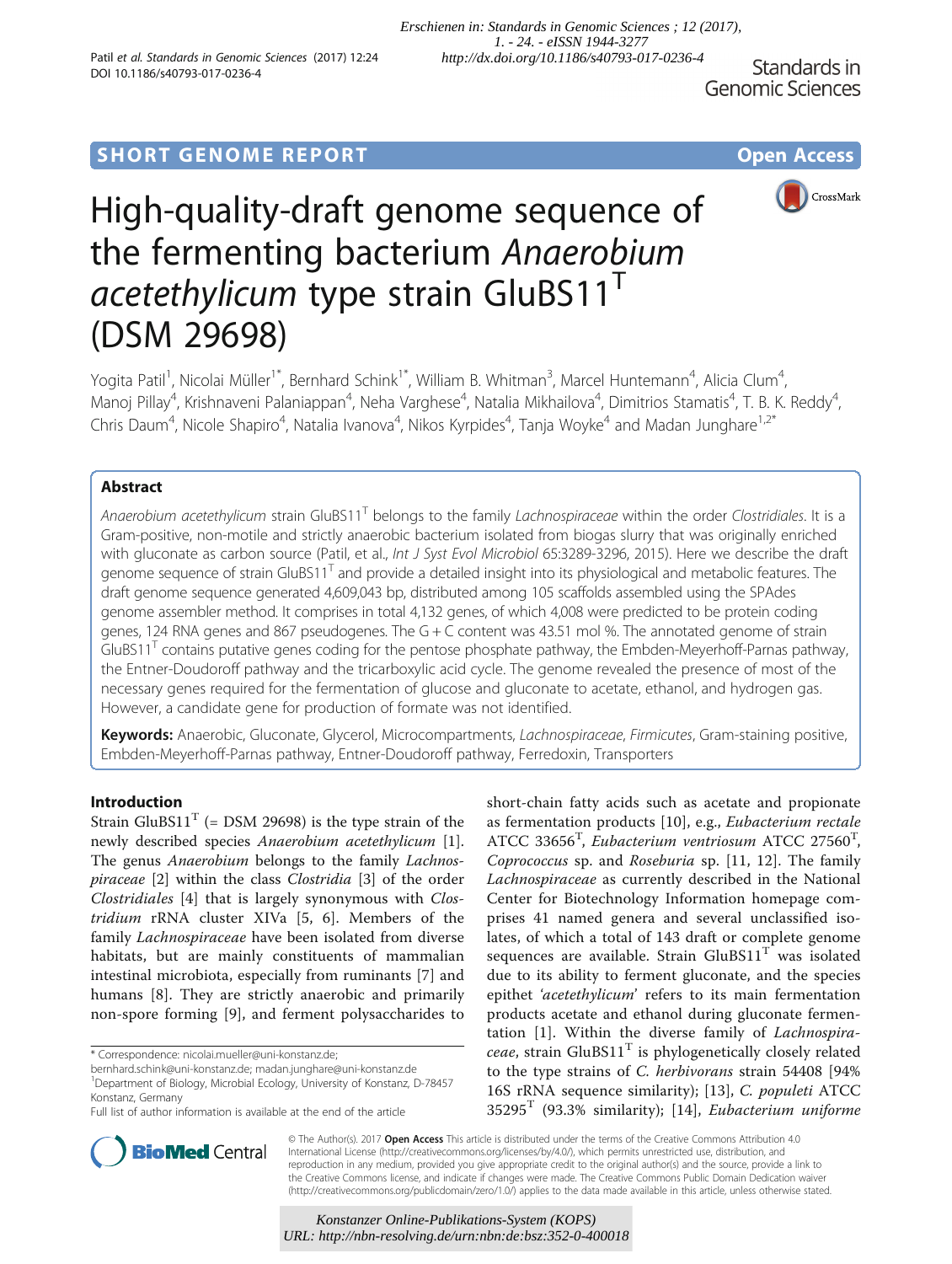[ATCC 35992](http://doi.org/10.1601/strainfinder?urlappend=%3Fid%3DATCC+35992) $^T$  (92.4% similarity), and [C. polysaccharoly](http://doi.org/10.1601/nm.3995)[ticum](http://doi.org/10.1601/nm.3995) [ATCC 33142](http://doi.org/10.1601/strainfinder?urlappend=%3Fid%3DATCC+33142)<sup>T</sup> (91.5% similarity); [[15, 16\]](#page-9-0). Of these, all strains were reported to ferment sugars mainly to butyrate plus formate, acetate, ethanol or lactate, except [E. uniforme](http://doi.org/10.1601/nm.4278), which does not produce butyrate. Similar to *[E. uniforme](http://doi.org/10.1601/nm.4278)* [ATCC 35992](http://doi.org/10.1601/strainfinder?urlappend=%3Fid%3DATCC+35992)<sup>T</sup>, strain  $GluBS11<sup>T</sup>$  does not produce butyrate during the fermentation of sugars or glycerol [[1, 17\]](#page-9-0). Moreover, none of the above strains except for strain  $GluBS11<sup>T</sup>$  was tested for fermentation of gluconate.

The most prominent feature of [A. acetethylicum](http://doi.org/10.1601/nm.27452) strain  $GluBS11<sup>T</sup>$  is its ability to ferment sugars (including oxidized sugar such as gluconate) and glycerol mainly to acetate, ethanol, hydrogen, and formate [\[1](#page-9-0), [17\]](#page-9-0). Therefore, we selected strain  $GluBS11<sup>T</sup>$  as a candidate for studying its potential to ferment gluconate or glycerol. Moreover, most of the described bacterial glycerol fermentations lead to 1,3-propanediol [\[18\]](#page-10-0) and other undesired products such as butyrate or 2,3-butanediol. In contrast to this, strain  $GluBS11<sup>T</sup>$  ferments glycerol mainly to ethanol and hydrogen gas as well as negligible amounts of acetate and formate [[17\]](#page-9-0). Here we present the summary of the taxonomic classification and the features of [A. acetethyli](http://doi.org/10.1601/nm.27452)*[cum](http://doi.org/10.1601/nm.27452)* strain  $GluBS11<sup>T</sup>$  together with the description of the genome sequencing and annotation. Emphasis is given on understanding the central metabolism and fermentation pathways. The putative enzymes involved in the fermentation of gluconate, glucose, and glycerol were also reconstructed from the genomic data.

## Organism information

## Classification and features

[A. acetethylicum](http://doi.org/10.1601/nm.27452) strain  $GluBS11<sup>T</sup>$  is a member of the family *[Lachnospiraceae](http://doi.org/10.1601/nm.4118)* in the phylum *[Firmicutes](http://doi.org/10.1601/nm.3874)* [\[19](#page-10-0)]. Cells were strictly anaerobic, non-motile and stained Gram-positive [\[1\]](#page-9-0). Fig. 1a shows the ultrathin trans-section

of a rod-shaped cell and Fig. 1b shows details of the Gram-positive membrane structure. For transmission electron microscopy, fixation of bacterial cells was done with glutardialdehyde and osmium tetroxide followed by staining with uranylacetate. Samples were dehydrated in a graded ethanol series, embedded in Spurr resin and viewed in a Zeiss 912 Omega transmission electron microscope (Oberkochen, [Germany\)](https://www.google.com/maps/place/Germany) at 80 kV. Classification and general features are summarized in Table [1](#page-2-0). Strain  $GluBS11<sup>T</sup>$  ferments various substrates including glucose, lactose, sucrose, fructose, maltose, xylose, galactose, melibiose, melezitose, gluconate, mannitol, erythritol, glycerol and esculin, and mainly produces acetate, ethanol, hydrogen and formate as fermentation end products [[1\]](#page-9-0). Although strain  $GluBS11<sup>T</sup>$  was tested negative for catalase and peroxidase [\[1](#page-9-0)]. A gene coding for a putative catalase-peroxidase (IMG gene locus tag Ga0116910\_10254) was identified in the draft genome. Besides this, strain  $GluBS11<sup>T</sup>$  contains putative genes coding for thioredoxin reductase (Ga0116910\_100846) and thioredoxin (Ga0116910\_100229), and no gene coding for superoxide dismutase was identified in the genome. Strain GluBS $11<sup>T</sup>$  was tested positive for fermentation (API Rapid 32A reactions) of α-galactosidase, α-glucosidase and β-glucosidase [[1\]](#page-9-0). The genome-based analysis identified genes coding for a putative β-galactosidase (Ga0116910\_1001515 and Ga0116910\_100295), a βglucosidase (Ga0116910\_100187 and Ga0116910\_100196) and α-galactosidase (Ga0116910\_10579, Ga0116910\_ 100577 and Ga0116910\_102538), respectively.

BLAST search results of the partial 16S rRNA gene se-quence of [A. acetethylicum](http://doi.org/10.1601/nm.27452) strain  $GluBS11<sup>T</sup>$  ([KP233894](https://www.ncbi.nlm.nih.gov/nuccore/KP233894)) revealed closest sequence similarities with the uncultured [Lachnospiraceae](http://doi.org/10.1601/nm.4118) bacterium strain UY038 (94% similarity; [HM099641](https://www.ncbi.nlm.nih.gov/nuccore/HM099641)) that was isolated from an oral sample, [C.](http://doi.org/10.1601/nm.3996) [populeti](http://doi.org/10.1601/nm.3996) ATCC 35295<sup>T</sup> (94%; [X71853](https://www.ncbi.nlm.nih.gov/nuccore/X71853)) and [Robinsoniella](http://doi.org/10.1601/nm.13137)



#### of the Gram-positive membrane structure (white arrows)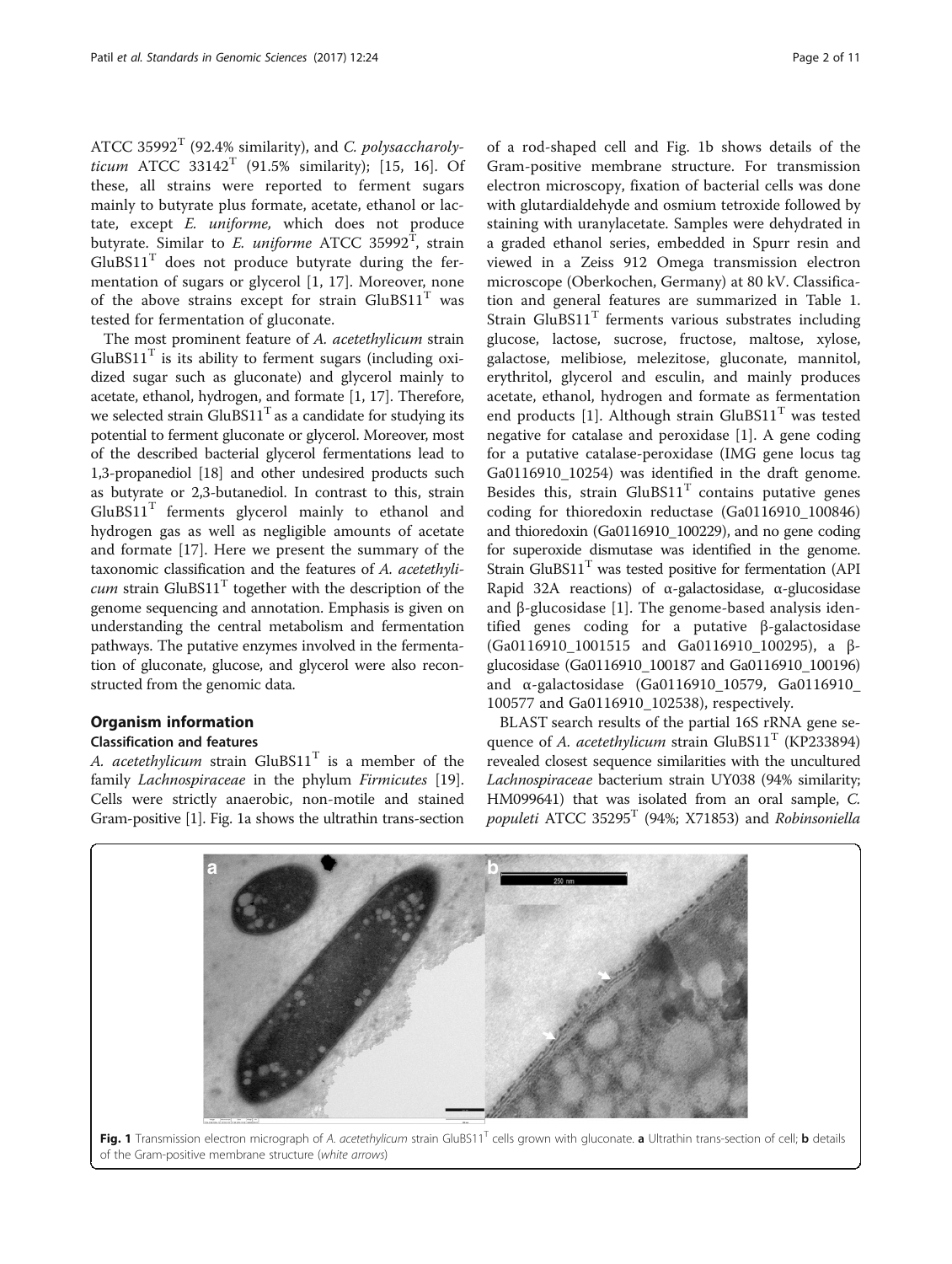| MIGS ID  | Property            | Term                                 | Evidence code <sup>a</sup> |
|----------|---------------------|--------------------------------------|----------------------------|
|          | Classification      | Domain Bacteria                      | TAS [54]                   |
|          |                     | Phylum Firmicutes                    | TAS [19, 55]               |
|          |                     | Class Clostridia                     | TAS [3, 56]                |
|          |                     | Order Clostridiales                  | TAS [4, 57]                |
|          |                     | Family Lachnospiraceae               | TAS [2, 56]                |
|          |                     | Genus Anaerobium                     | <b>TAS [1]</b>             |
|          |                     | Species Anaerobium acetethylicum     | <b>TAS [1]</b>             |
|          |                     | Type strain: $GluBS11^T$ (DSM 29698) |                            |
|          | Gram stain          | positive                             | IDA, [1]                   |
|          | Cell shape          | rod-shaped                           | IDA, [1]                   |
|          | Motility            | non-motile                           | <b>TAS [1]</b>             |
|          | Sporulation         | spore formation not reported         | <b>TAS [1]</b>             |
|          | Temperature range   | 15-37 °C                             | IDA [1]                    |
|          | Optimum temperature | 30 °C                                | IDA, [1, 17]               |
|          | pH range; Optimum   | $3.5 - 6.5; 7.3$                     | <b>TAS [1]</b>             |
|          | Carbon source       | gluconate, glucose, glycerol         | TAS [1, 17]                |
| MIGS-6   | Habitat             | biogas slurry                        | <b>TAS [1]</b>             |
| MIGS-6.3 | Salinity            | not determined                       |                            |
| MIGS-22  | Oxygen requirement  | anaerobe                             | TAS [1, 17]                |
| MIGS-15  | Biotic relationship | free-living                          | <b>IDA</b>                 |
| MIGS-14  | Pathogenicity       | non-pathogenic                       | <b>NAS</b>                 |
| MIGS-4   | Geographic location | Germany                              | <b>IDA</b>                 |
| MIGS-5   | Sample collection   | 2014                                 | <b>IDA</b>                 |
| MIGS-4.1 | Latitude            | 50.64 N                              | <b>NAS</b>                 |
| MIGS-4.2 | Longitude           | 6.88 E                               | <b>NAS</b>                 |
| MIGS-4.4 | Altitude            | 170 meter                            | <b>NAS</b>                 |

<span id="page-2-0"></span>Table 1 Classification and general features of Anaerobium acetethylicum strain GluBS11<sup>T</sup> according to the MIGS recommendations [[53](#page-10-0)]

a<br><sup>a</sup>Evidence codes - IDA: Inferred from Direct Assay; TAS: Traceable Author Statement (i.e., a direct report exists in the literature); NAS: Non-traceable Author Statement (i.e., not directly observed for the living, isolated sample, but based on a generally accepted property for the species, or anecdotal evidence). These evidence codes are from the Gene Ontology project [[58\]](#page-10-0)

sp. MCWD5 (94%; [KU886099](https://www.ncbi.nlm.nih.gov/nuccore/KU886099)). The draft genome sequence of A. *acetethylicum* GluBS11<sup>T</sup> has one full-length 16S rRNA gene (1,536 bp; locus tag Ga0116910\_1073) that was compared with the partial 16S rRNA gene sequence (1,402 bp; [KP233894\)](https://www.ncbi.nlm.nih.gov/nuccore/KP233894) from the original species description [\[1\]](#page-9-0). Sequence alignment indicated, that both 16S rRNA sequences were about 99% identical and the complete 16S rRNA gene sequence differs from the partial 16S rRNA gene sequence by the presence of an additional stretch of 45 bp long nucleotide sequence at the beginning, 5 gaps (53-55, 65 and 68 positions), and 9 base change at position 51 (T-A), 96 (G-A), 104 (A-T), 1,008 (T-A), 1,423 (A-T), 1,434 (A-G), 1,435 (T-G), 1,442 (A-C) and 1443 (T-C), followed by an additional long stretch of a 83 bp nucleotide sequence at the end. Figure [2](#page-3-0) shows the current phylogenetic position of [A. acetethylicum](http://doi.org/10.1601/nm.27452) strain  $GluBS11<sup>T</sup>$ in a phylogenetic tree constructed in MEGA 7 [\[20\]](#page-10-0) using the Minimum Evolution method [[21](#page-10-0)], and the evolutionary distances were computed using the Jukes-Cantor method [[22](#page-10-0)] and the Neighbor-Joining algorithm [[23](#page-10-0)].

## Genome sequencing information

## Genome project history

Strain  $GluBS11<sup>T</sup>$  was selected for genome sequencing because of its ability to ferment gluconate or glycerol mainly to acetate, ethanol, hydrogen and small amounts of formate. Genome sequencing was performed through the community science program as part of the "Genomic Encyclopedia of Bacterial and Archaeal Type Strains, Phase III: the genomes of soil and plant-associated and newly described type strains" [[24, 25\]](#page-10-0). The draft genome of [A. acetethylicum](http://doi.org/10.1601/nm.27452) strain  $GluBS11<sup>T</sup>$  is listed in the Genomes OnLine Database under the GOLD project ID Gp0139288 [[26\]](#page-10-0), and the assembled and annotated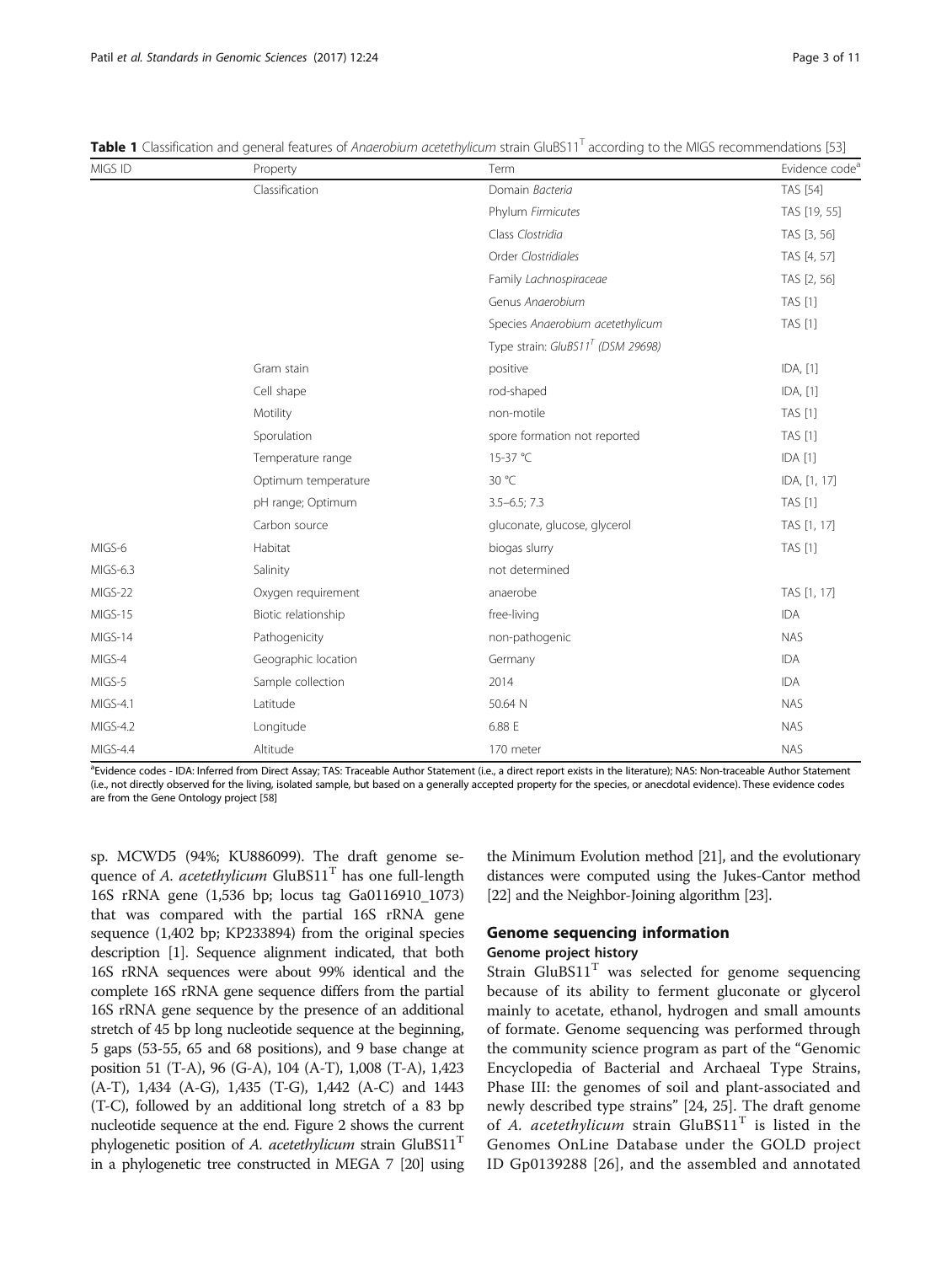<span id="page-3-0"></span>

high-quality permanent draft genome sequence is deposited in IMG under submission ID 88715 [[27](#page-10-0)]. Whole genome shotgun sequencing project was also submitted to the Genbank/NCBI under the accession no., [FMKA00000000](https://www.ncbi.nlm.nih.gov/nuccore/FMKA00000000) and consists of 105 contigs

([FMKA01000001](https://www.ncbi.nlm.nih.gov/nuccore/FMKA01000001)-[FMKA01000105](https://www.ncbi.nlm.nih.gov/nuccore/FMKA01000105)). Sequencing, finishing and annotation were performed by the Department of Energy, Joint Genome Institute using state-of-the-art sequencing technology [[28\]](#page-10-0). A summary of the project information is shown in Table 2.

Table 2 Project information

| MIGS ID   | Property                   | Term                                               |
|-----------|----------------------------|----------------------------------------------------|
| MIGS 31   | Finishing quality          | High-quality-draft                                 |
| MIGS-28   | Libraries used             | An Illumina 300 bp insert standard shotgun (AZHBB) |
| MIGS 29   | Sequencing platforms       | Illumina HiSeg 2500-1 TB                           |
| MIGS 31.2 | Fold coverage              | 336.0X                                             |
| MIGS 30   | Assemblers                 | <b>SPAdes</b>                                      |
| MIGS 32   | Gene calling method        | Prodigal                                           |
|           | Locus Tag                  | BRJ36                                              |
|           | Genbank ID                 | FMKA00000000                                       |
|           | GenBank Date of Release    | September 23, 2016                                 |
|           | <b>GOLD ID</b>             | Gp0139288                                          |
|           | BioProject                 | PRJEB15475                                         |
| MIGS 13   | Source Material Identifier | $GluB511^{T} (=$ DSM 29698)                        |
|           | Project relevance          | Sugar and glycerol fermenting bacterium            |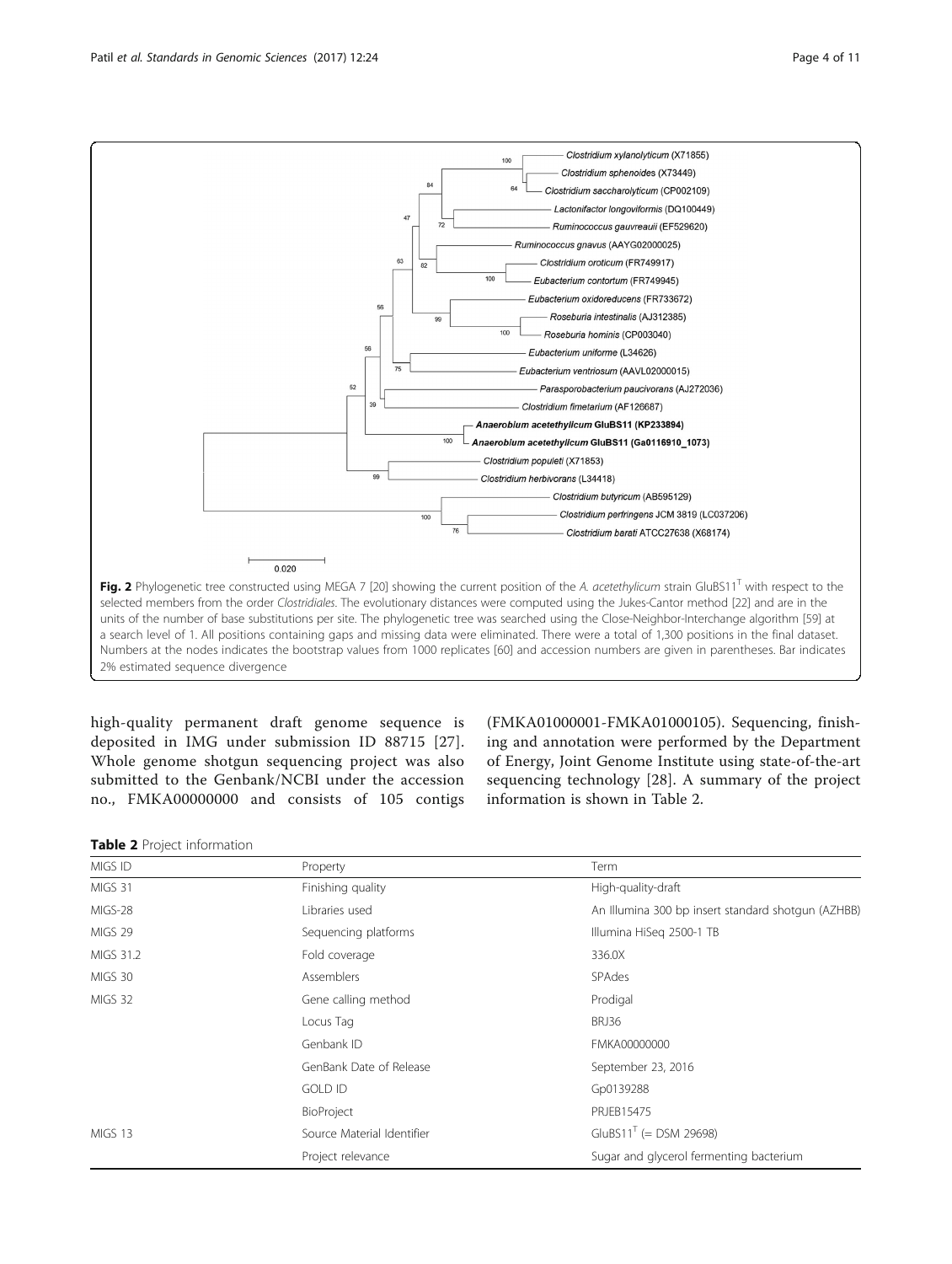## Growth conditions and genomic DNA preparation

[A. acetethylicum](http://doi.org/10.1601/nm.27452) strain  $GluBS11<sup>T</sup>$  was cultivated in anoxic mineral medium supplemented with 10 mM gluconate as growth substrate at 30 °C for three days until  $OD_{600nm}$  1.0 was reached. Genomic DNA was isolated from the cell pellet obtained from about 500 ml of grown culture using a CTAB-based method [\[29\]](#page-10-0) with slight modifications [[30](#page-10-0)]. After RNase treatment, the purity and quality of the genomic DNA preparation were assessed by DNA absorption at 260 nm and size by agarose gel electrophoresis (1% w/v; Additional file [1](#page-9-0): Figure S1). The concentration of the isolated genomic DNA was 2.4  $\mu$ g  $\mu$ l<sup>-1</sup> (A<sub>260/280</sub> = 2.03 and  $A_{260/230} = 2.47$ . Finally, the DNA was used to amplify the 16S rRNA gene to confirm the identity of genomic DNA by comparing with the described partial 16S rRNA gene sequence ([KP233894](https://www.ncbi.nlm.nih.gov/nuccore/KP233894)) of [A. acetethylicum](http://doi.org/10.1601/nm.27452) strain  $G$ luBS $11<sup>T</sup>$ . The pure and high-quality genomic DNA was shipped to the DOE, JGI for genome sequencing.

#### Genome sequencing and assembly

The draft genome sequencing was performed at the DOE, JGI using the Illumina technology [\[31\]](#page-10-0). An Illumina 300 bp insert standard shotgun library was constructed and sequenced using the Illumina HiSeq-2500 1 TB platform, which generated 11,508,336 reads totaling 1,726.3 Mbp. All details on library construction and sequencing performed at the JGI can be found on the website. All raw Illumina sequence data were filtered using BBDuk [[32](#page-10-0)], which removes known Illumina artifacts and PhiX. Reads with more than one "N" or with quality scores (before trimming) averaging less than 8 or reads shorter than 51 bp (after trimming) were discarded. Remaining reads were mapped to masked versions of human, cat and dog references using BBMap [\[32\]](#page-10-0) and discarded if the identity exceeded 95%. Sequence masking was performed with BBMask [\[32](#page-10-0)]. The following steps were performed for assembly: (1) artifact filtered Illumina reads were assembled using the SPAdes genome assembler (version 3.6.2); [[33](#page-10-0)], (2) assembly contigs were discarded if their length was <1 kbp. Parameters for the SPAdes assembly were -cov-cutoff auto -phred-offset 33 -t 8 -m 40 -careful -k 255,595 -12. The final draft assembly contained 108 contigs in 105 scaffolds, totaling 4.609 Mbp in size, and was based on 1,500.0 Mbp of Illumina data with a mapped coverage of 336.0X.

#### Genome annotation

Genes were identified with Prodigal [\[34\]](#page-10-0) using standard microbial genome annotation pipeline [\[35\]](#page-10-0). The predicted CDSs were translated and used to search the NCBI nonredundant database, UniProt, TIGRFam, Pfam, KEGG, COG, and InterPro databases. The tRNAScanSE tool [[36](#page-10-0)] was used to find tRNA genes, whereas rRNA genes were found by searches against models of the rRNA genes built from SILVA [\[37](#page-10-0)]. Other non-coding RNAs such as the RNA components of the protein secretion complex and the RNase P were identified by searching the genome for the corresponding Rfam profiles using INFERNAL [[38](#page-10-0)]. Additional gene prediction analysis and manual functional annotation (IMG taxon ID 2675903067) were performed within the Integrated Microbial Genomes-Expert Review platform [\[39](#page-10-0)] developed by the JGI, [Walnut](https://www.google.com/maps/place/Walnut+Creek,+California,+United+States) [Creek, CA, USA.](https://www.google.com/maps/place/Walnut+Creek,+California,+United+States)

#### Genome properties

The draft genome sequence of [A. acetethylicum](http://doi.org/10.1601/nm.27452) strain  $GluBS11<sup>T</sup>$  was based on an assembly of 105 DNA scaffolds (108 contigs) amounting to 4,609,043 (4.6 Mb) nucleotide base pairs with a calculated  $G + C$  content of 43.51 mol % (Table 3). Of the total of predicted CDSs of 4,132 genes (100%), 4,008 were assigned to proteincoding genes, of which 2,640 were assigned to COGs (63.89%), and the rest of 124 were assigned to RNA genes (3.0%). The majority of protein-coding genes (3,141 genes or 76.02%) were assigned to putative functions whilst the remaining genes were annotated as hypothetical proteins of unknown function. The draft genome properties, the statistics and the distribution of genes into COGs functional categories are summarized in Tables 3 and [4.](#page-5-0) The draft genome comparison of [A.](http://doi.org/10.1601/nm.27452) [acetethylicum](http://doi.org/10.1601/nm.27452) strain  $GluBS11<sup>T</sup>$  using the BLASTn re-vealed top hits with the genomes of [C. nexile](http://doi.org/10.1601/nm.3977) DSM  $1787<sup>T</sup>$ (85% identity; NZ\_DS995342.4), [Anaerostipes hadrus](http://doi.org/10.1601/nm.24708) [DSM 3319](http://doi.org/10.1601/strainfinder?urlappend=%3Fid%3DDSM+3319)<sup>T</sup> (85%; NZ\_KB290653.1), [Acetonema longum](http://doi.org/10.1601/nm.4376) DSM  $6540<sup>T</sup>$  (84%; NZ\_AFGF01000168.1), [Anaerostipes](http://doi.org/10.1601/nm.4128)

| Table 3 Genome statistics |
|---------------------------|
|---------------------------|

| Attribute                        | Value     | % of Total |
|----------------------------------|-----------|------------|
| Genome size (bp)                 | 4,609,043 | 100        |
| DNA coding (bp)                  | 4,001,559 | 86.82      |
| DNA $G + C$ (bp)                 | 2,005,619 | 43.51      |
| DNA scaffolds                    | 105       | 100        |
| Total genes                      | 4,132     | 100        |
| Protein coding genes             | 4,008     | 97.00      |
| RNA genes                        | 124       | 3.00       |
| Pseudo genes                     | 867       | 20.98      |
| Genes in internal clusters       | 1,252     | 30.30      |
| Genes with function prediction   | 3,141     | 76.02      |
| Genes assigned to COGs           | 2,633     | 63.72      |
| Genes with Pfam domains          | 3,303     | 79.94      |
| Genes with signal peptides       | 186       | 4.50       |
| Genes with transmembrane helices | 984       | 23.81      |
| CRISPR repeats                   | 0         | 0          |

The total is based on either the size of the genome in the base pairs or the total numbers of proteins coding genes in the annotated genome of A. acetethylicum GluBS11<sup>T</sup>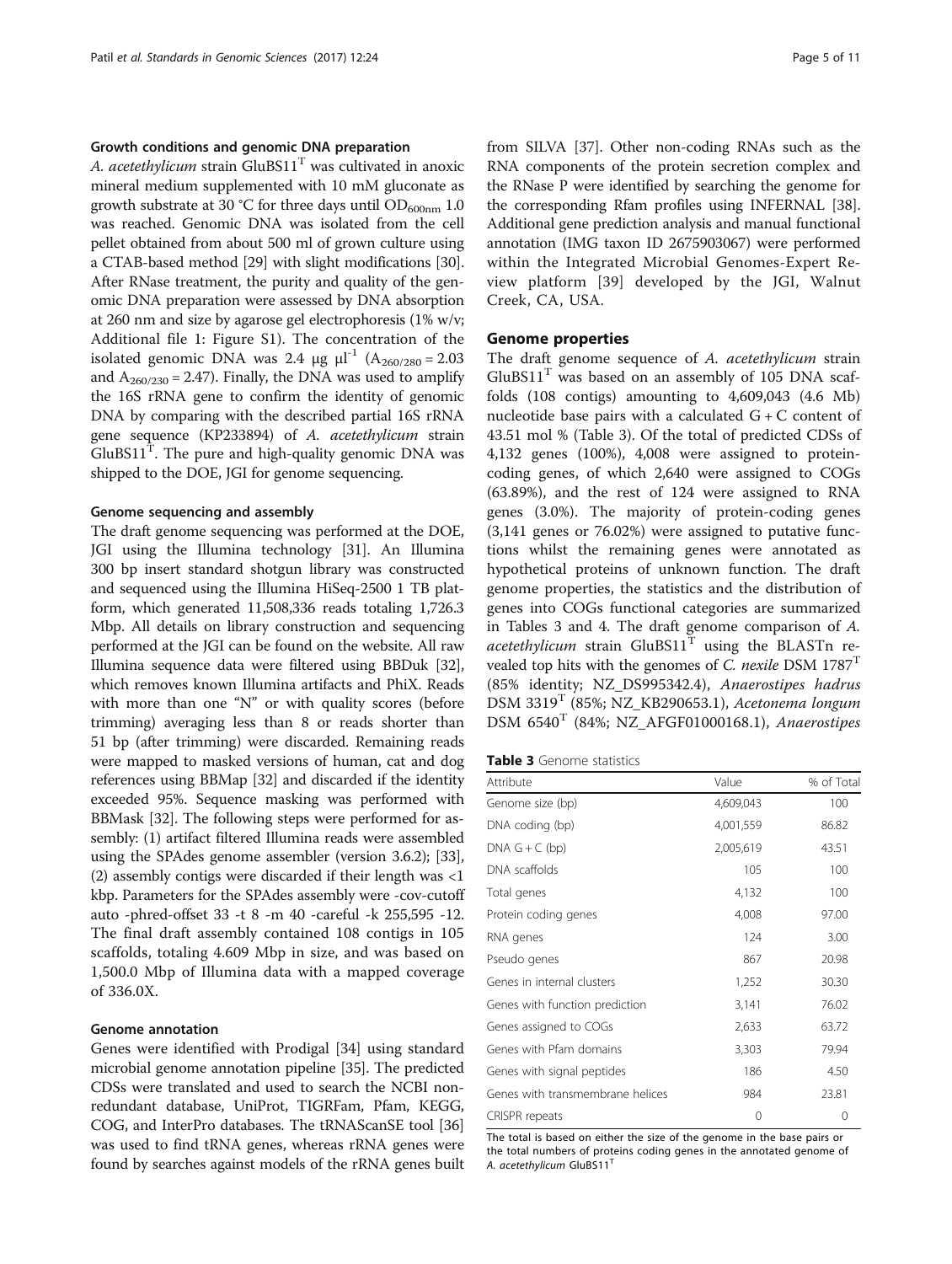| Code | Value | %age  | Description                                                  |
|------|-------|-------|--------------------------------------------------------------|
|      | 199   | 6.69  | Translation, ribosomal structure and biogenesis              |
| A    |       |       | RNA processing and modification                              |
| Κ    | 284   | 9.55  | Transcription                                                |
| L    | 121   | 4.07  | Replication, recombination and repair                        |
| B    |       |       | Chromatin structure and dynamics                             |
| D    | 32    | 1.08  | Cell cycle control, Cell division, chromosome partitioning   |
| V    | 57    | 1.92  | Defense mechanisms                                           |
| Τ    | 165   | 5.55  | Signal transduction mechanisms                               |
| M    | 120   | 4.03  | Cell wall/membrane biogenesis                                |
| N    | 63    | 2.12  | Cell motility                                                |
| U    | 43    | 1.45  | Intracellular trafficking and secretion                      |
| O    | 89    | 2.99  | Posttranslational modification, protein turnover, chaperones |
| C    | 174   | 5.85  | Energy production and conversion                             |
| G    | 539   | 18.12 | Carbohydrate transport and metabolism                        |
| E    | 224   | 7.53  | Amino acid transport and metabolism                          |
| F    | 88    | 2.96  | Nucleotide transport and metabolism                          |
| Н    | 135   | 4.54  | Coenzyme transport and metabolism                            |
|      | 86    | 2.89  | Lipid transport and metabolism                               |
| P    | 111   | 3.73  | Inorganic ion transport and metabolism                       |
| Q    | 47    | 1.58  | Secondary metabolites biosynthesis, transport and catabolism |
| R    | 233   | 7.83  | General function prediction only                             |
| S    | 124   | 4.17  | Function unknown                                             |
|      | 1,499 | 36.28 | Not in COGs                                                  |

<span id="page-5-0"></span>Table 4 Number of genes associated with general COG functional categories

The total is based on the total number of protein coding genes predicted in the genome of A. acetethylicum strain GluBS11<sup>T</sup>. – no data available

[caccae](http://doi.org/10.1601/nm.4128) DSM  $14662<sup>T</sup>$  (83%; NZ\_DS499733.1), [Blautia](http://doi.org/10.1601/nm.13005) [hansenii](http://doi.org/10.1601/nm.13005) [DSM 20583](http://doi.org/10.1601/strainfinder?urlappend=%3Fid%3DDSM+20583)<sup>T</sup> (83%; NZ GG698589.1), and a ruman-associated strain, [Ruminococcus torques](http://doi.org/10.1601/nm.4166) [ATCC](http://doi.org/10.1601/strainfinder?urlappend=%3Fid%3DATCC+27756)  $27756<sup>T</sup>$  $27756<sup>T</sup>$  (82%; NZ\_DS264349.1), and [C. phytofermentans](http://doi.org/10.1601/nm.3993) [ATCC 700394](http://doi.org/10.1601/strainfinder?urlappend=%3Fid%3DATCC+700394)<sup>T</sup> (74%), respectively.

## Insights from the genome sequence General metabolic features

The draft genome of strain  $GluBS11<sup>T</sup>$  was further examined to understand the organism's physiology and fermentation metabolism. The draft genome encodes most of the key enzymes of the pentose phosphate pathway, Embden-Meyerhoff-Parnas pathway, Entner-Doudoroff pathway and tricarboxylic acid cycle (Additional file [2](#page-9-0): Table S1). Thus, strain  $GluBS11<sup>T</sup>$  is very likely to use these pathways for its central metabolism and biosynthesis. Besides this, the genome also contains the genes coding for putative enzymes of anaplerotic pathways, such as oxaloacetate decarboxylase (α-subunit, Ga0116910\_ 1001318 and β-subunit, Ga0116910\_1001319), pyruvate kinase (Ga0116910\_1001611), fructose-1,6-bisphosphatase (Ga0116910\_1001181 and 10346), phosphoenolpyruvate carboxykinase (Ga0116910\_1001300) and pyruvate carboxylase β-subunit (Ga0116910\_101716). Genes for biosynthesis of amino acids and most co-factors were also present (Additional file [2](#page-9-0): Table S1).

Although cells of strain  $GluBS11<sup>T</sup>$  are non-motile [\[1](#page-9-0)], the genome possesses genes that are predicted to encode flagellum components (Ga0116910\_1001565, Ga0116910\_ 1002133- Ga0116910\_1002135, Ga0116910\_100329, Ga0116910 1002133- Ga0116910 1002135) such as flagellar protein FliO/FliZ, flagellar motor switch protein FliN/FliY/FliM, flagellar FliL protein, and pilus assemblyprotein (Flp/PilA), which are located in a single gene cluster (locus tag Ga0116910\_100336 to Ga0116910\_100363), including the chemotaxis protein (MotB/A). The draft genome also contains genes predicted to encode seven universal stress proteins of the UspA family (gene loci Ga0116910\_103114, 1003225, 10025, 10028, 10027, 104111 and 100540), 2 heat-shock proteins such as GrpE (Ga0116910\_10476 and 100386), one heat-inducible transcriptional repressor (Ga0116910\_100387), and six coldshock proteins of the CspA family (Ga0116910\_10067, 1002200, 1001175, 1004187, 1005160 and 1002190). Also, a DNA-directed RNA polymerase with sigma-70/32 factor (ECF family) and a heat-inducible transcriptional repressor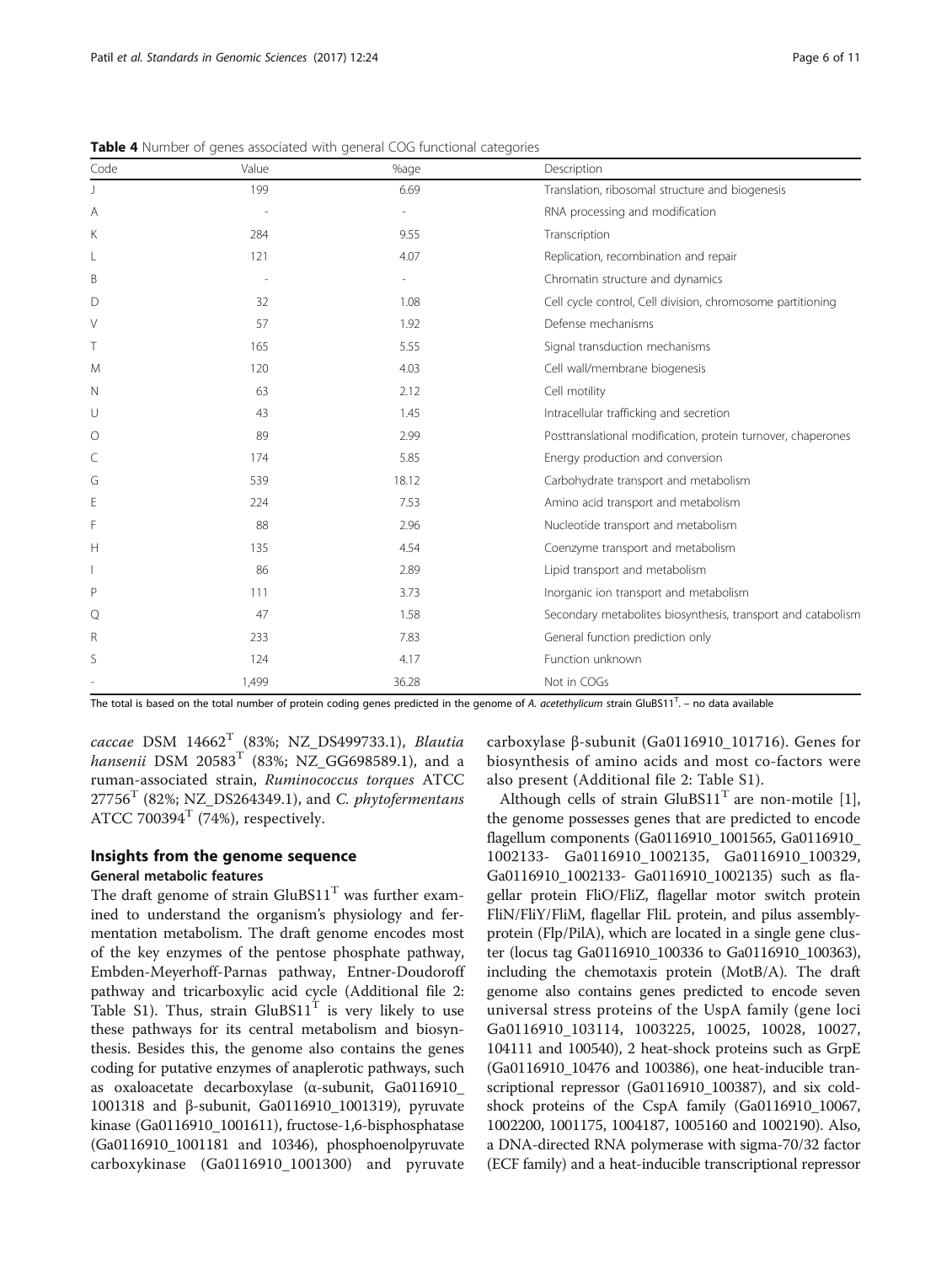(HrcA) along with the RNA polymerase sigma factor for flagellar operon FliA were detected in the draft genome.

Clustered regularly interspaced short palindromic repeats are segments of prokaryotic DNA containing short repetitions of base sequences followed by a short segment of 'spacer DNA' that function as a defense system against the introduction of foreign genetic materials (e.g., phage infection, plasmid or horizontal gene transfer). CRISPRs were found in approximately 40% of all sequenced bacte-rial genomes [\[40\]](#page-10-0). Genome analysis of strain  $GluBS11<sup>T</sup>$ suggests that the genome does not contain CRISPR regions, although the genome of the phylogenetically closely related strain [C. populeti](http://doi.org/10.1601/nm.3996) ATCC  $35295<sup>T</sup>$  contains two gene coding for CRISPR-associated proteins (cas9 family protein; Ga0056054\_02523 and Ga0056054\_00025).

## **Transporters**

Transporters enable bacteria to accumulate required nutrients and also contribute for excretion of unwanted metabolic products. They also help to maintain the osmotic balance and the cytoplasmic pH by transporting H<sup>+</sup> and various salts. Genome analysis of strain  $GluBS11<sup>T</sup>$  identified various membrane transporters including the ABC solute transporters (ATP-dependent) that could take part in the transport of various substrates such as ions, vitamins, sugars, amino acids, and metabolites (Additional file [3:](#page-9-0) Table S2). Most of these identified transporters belong to diverse transporter families such as the amino acid/polyamine antiporter family, the drug/metabolite transporter superfamily, and the major facilitator superfamily that is used for transport of a diverse set of small solutes in response to chemiosmotic ion gradients [\[41](#page-10-0)]. The draft genome sequence also contains several genes coding for proton symporters (Additional file [3](#page-9-0): Table S2). Thus, strain GluBS11<sup>T</sup> could generate a proton gradient using  $F_0F_1$ type ATP synthase in reverse direction [\[42](#page-10-0), [43\]](#page-10-0).

## Metabolic pathways for glucose, gluconate and glycerol utilization

Strain GluBS $11<sup>T</sup>$  ferments sugars, e.g., glucose and gluconate or glycerol mainly to ethanol and hydrogen, including the production of acetate and small amounts of formate as fermentation end products [[1, 17](#page-9-0)]. In the present study, a metabolic network for the utilization of glucose and gluconate including glycerol was constructed based on the genome as shown in Fig. [3](#page-7-0), from the genome annotation provided by the IMG-ER. To determine which pathway was utilized for glycerol fermentation, a recent study by Patil et al., [[17](#page-9-0)] provided insight into glycerol fermentation of strain  $GluBS11<sup>T</sup>$  using biochemical and proteomic approaches. There are three possible alternatives for gluconate metabolism: first, the phosphorylation to gluconate 6-phosphate (the Entner-Doudoroff pathway), second, the reduction to glucose or lastly, the dehydration to 2-keto-3-deoxy-gluconate, a modified Entner-Doudoroff pathway [[44](#page-10-0)]. In the last four decades, several studies reported that gluconate fermentation by numerous anaerobic bacteria, e.g., [Clostridium aceticum](http://doi.org/10.1601/nm.3881) DSM  $1496<sup>T</sup>$  [\[45\]](#page-10-0) or E. coli ML30 (DSM  $1328<sup>T</sup>$ ); [[46](#page-10-0)] proceeds through a modified Entner-Doudoroff pathway.

The genome annotation predicted the presence of four gluconate:proton symporters (Gnt family) encoded by Ga0116910\_10413, Ga0116910\_10069, Ga0116910\_100214 and Ga0116910\_10418. In a previous study, it was shown that *[C. acetobutylicum](http://doi.org/10.1601/nm.3883)* ATCC  $824<sup>T</sup>$  takes up gluconate by gluconate:proton symporters (CA\_C2835); [\[47](#page-10-0)] which showed amino acid sequence identity (24 to 41%) with the four predicted genes with highest identity (Ga0116910\_10418; 42%). Thus, the product of the Ga0116910\_10418 gene is the most likely candidate for uptake of gluconate. Based on the genome annotation, [A. acetethylicum](http://doi.org/10.1601/nm.27452) strain  $GluBS11<sup>T</sup>$  most likely uses the Entner-Doudoroff pathway for gluconate metabolism, through which gluconate is first phosphorylated to 6 phosphogluconate by gluconokinase (EC 2.7.1.12) followed by dehydration to 2-keto-3-deoxy-phosphogluconate by 6-phosphogluconate dehydratase (EC 4.2.1.12). Alternatively, gluconate could be first dehydrated (modified Entner-Doudoroff pathway) to 2-keto-3-deoxy gluconate by gluconate dehydratase (EC 4.2.1.39) followed by phosphorylation to KDPG by 2 keto-3-deoxygluconokinase (EC 2.7.1.45). KDPG would be further converted to pyruvate and glyceraldehyde 3 phosphate by KDPG aldolase (EC 4.1.2.14). The presence of a putative gene coding for KDPG aldolase (Ga0116910\_101517) indicates that gluconate is most likely metabolized via KDPG. However, no putative genes coding for the initial enzymes that could convert gluconate to KDPG (according to two ways as mentioned above) was identified in the draft genome of strain  $GluBS11<sup>T</sup>$ . However, two putative genes were annotated as dihydroxy acid dehydratase/phosphogluconate dehydratase (Ga0116910\_10068 and Ga0116910\_101679) that could have this activity. The predicted dihydroxy acid dehydratase (EC 4.2.1.9) is possibly involved in the biosynthesis of amino acids (valine, isoleucine, and isoleucine). A similar observation was also reported for the gluconate-fermenting [C. acetobutylicum](http://doi.org/10.1601/nm.3883) ATCC  $824^T$ , where the gene CA\_C3170 was predicted to encode a 6 phosphogluconate dehydratase and BlastP analysis indicated that it is a dihydroxy acid dehydratase primarily involved in the synthesis of amino acids [[47, 48](#page-10-0)]. BlastP search of amino acid sequence analysis of genes Ga0116910\_10068 and Ga0116910\_101679 showed more than 80% identity with the dihydroxy acid dehydratase of [C. phytofermentans](http://doi.org/10.1601/nm.3993) ATCC 700394<sup>T</sup> (A9KL28) and [Anae](http://doi.org/10.1601/nm.4128)[rostipes caccae](http://doi.org/10.1601/nm.4128) DSM  $14662^T$ , respectively, and showed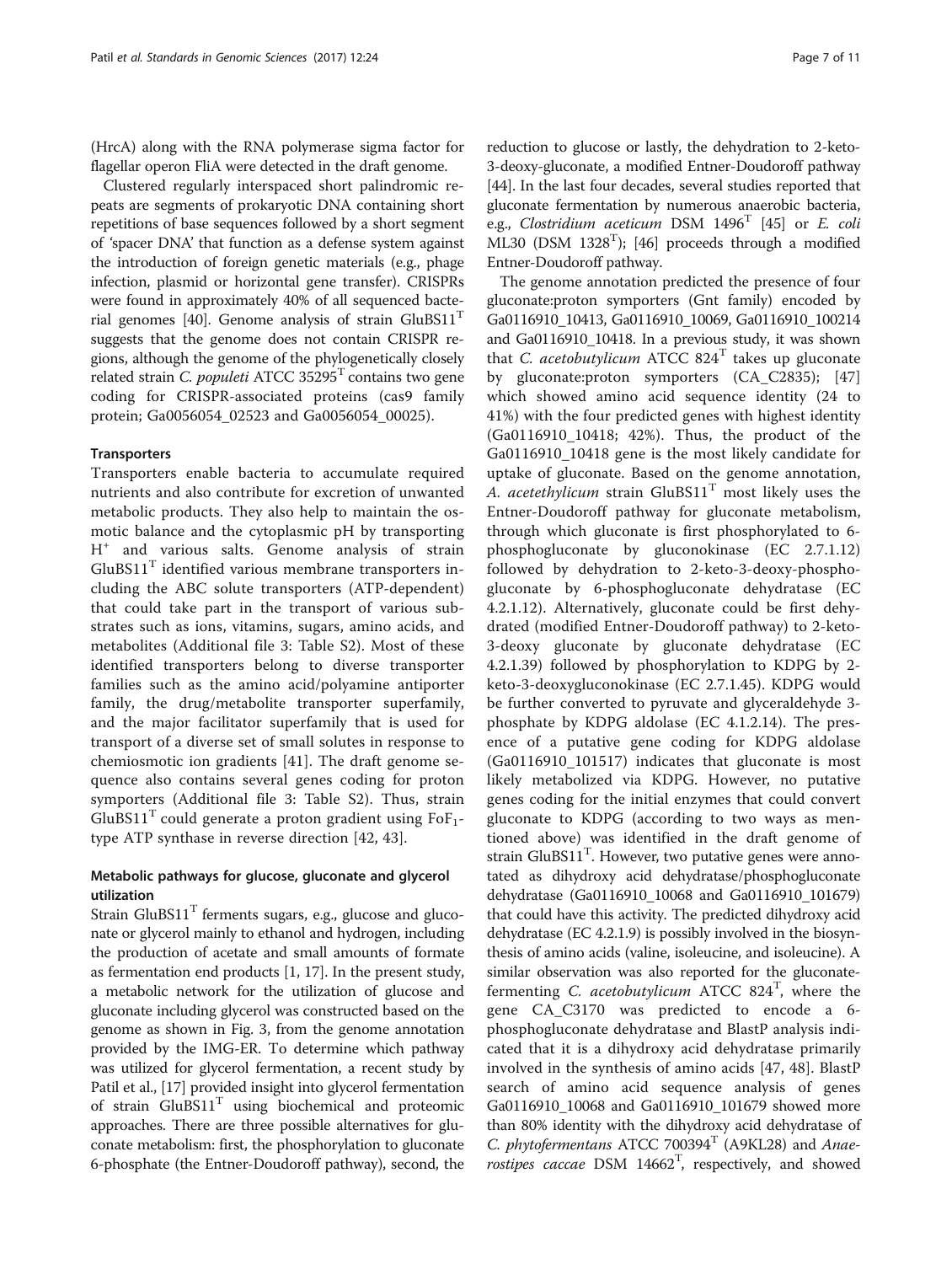<span id="page-7-0"></span>

Fig. 3 Metabolic network of glucose and gluconate, including glycerol [[17](#page-9-0)] metabolism by A. acetethylicum strain GluBS11<sup>T</sup> reconstructed from the IMG annotated draft genome sequence. Numbers adjacent to arrows represent putative enzymes. 1) 2-keto-3-deoxphosphogluconate aldolase (locus tag, Ga0116910\_101517); 2) glycerol dehydrogenase (Ga0116910\_101526 and 101551); 3) dihydroxyacetone kinase (Ga0116910\_ 1001186, 1001188, 101527, 101552 and 101085); 4) triosephosphate isomerase (Ga0116910\_ 1001390, 102914, 101435 and 101134); 5) phosphotransferase system (PTS; Ga0116910\_100991 and Ga0116910\_100370); 6) phosphogluconomutase (Ga0116910 \_1007105, 10644, 1002181 and 10031112); 7) phosphofructokinase (Ga0116910\_100239); 8) fructose 1, 6-bisphosphate aldolase (Ga0116910\_100167); 9) glyceraldehyde 3-phosphate dehydrogenase (Ga0116910\_1001391); 10) phosphoglycerate kinase (Ga0116910\_1001391); 11) phosphoglycerate mutase (Ga0116910\_1001389 and Ga0116910\_103027); 12) enolase (Ga0116910\_1001503); 13) pyruvate kinase (Ga0116910\_1004153); 14) pyruvate ferredoxin oxidoreductase (Ga0116910\_103224 and Ga0116910\_101718); 15) phosphoacetyl transferase (Ga0116910\_1001587); 16) acetate kinase (Ga0116910\_1001586); 17) CoA-dependent acetaldehyde dehydrogenase (Ga0116910\_1004188); 18) alcohol dehydrogenase (Ga0116910\_101528 and 101313); 19) iron-only hydrogenases (Ga0116910\_100545, Ga0116910\_1001473 and Ga0116910\_100543); 20) NADP-reducing hydrogenases (Ga0116910\_1001466,Ga0116910\_1001467, Ga0116910\_1001468, Ga0116910\_1001470) and 21) putative pyruvate carboxylase (Ga0116910\_101716)

only 40-60% identity with gene CA\_C3170 of [C. acetobu](http://doi.org/10.1601/nm.3883)[tylicum](http://doi.org/10.1601/nm.3883) [ATCC 824](http://doi.org/10.1601/strainfinder?urlappend=%3Fid%3DATCC+824) $^{\text{T}}$ . Therefore, genes Ga0116910\_10068 and Ga0116910\_101679 most likely encode a dihydroxy acid dehydratase that is involved in amino acid synthesis rather than in KDPG formation. Based on this information, gluconate degradation via the Entner-Doudoroff pathway involving gluconate phosphorylation to 6 phosphogluconate by gluconokinase (EC 2.7.1.12) followed by dehydration to KDPG by 6-phosphogluconate dehydratase (EC 4.2.1.12) can be ruled out. Furthermore, the presence of a putative gene coding for KDPG aldolase (Ga0116910\_101517) indicates that gluconate is most likely metabolized via the modified Entner-Doudoroff pathway, which would be consistent with previous studies of the anaerobic gluconate metabolism [\[45, 47](#page-10-0), [49](#page-10-0)]. Even though no genes coding for the gluconate dehydratase (EC 4.2.1.39) and KDG kinase (EC 2.7.1.178) required for initial activation of gluconate to KDPG were identified in the genome of strain  $GluBS11<sup>T</sup>$ .

While gluconate is predicted to be metabolized via the modified Entner-Doudoroff pathway, glucose could be metabolized through glycolysis. For uptake of glucose, strain  $GluBS11<sup>T</sup>$  most likely uses a phosphotransferase system (PTS) which couples glucose import to its phosphorylation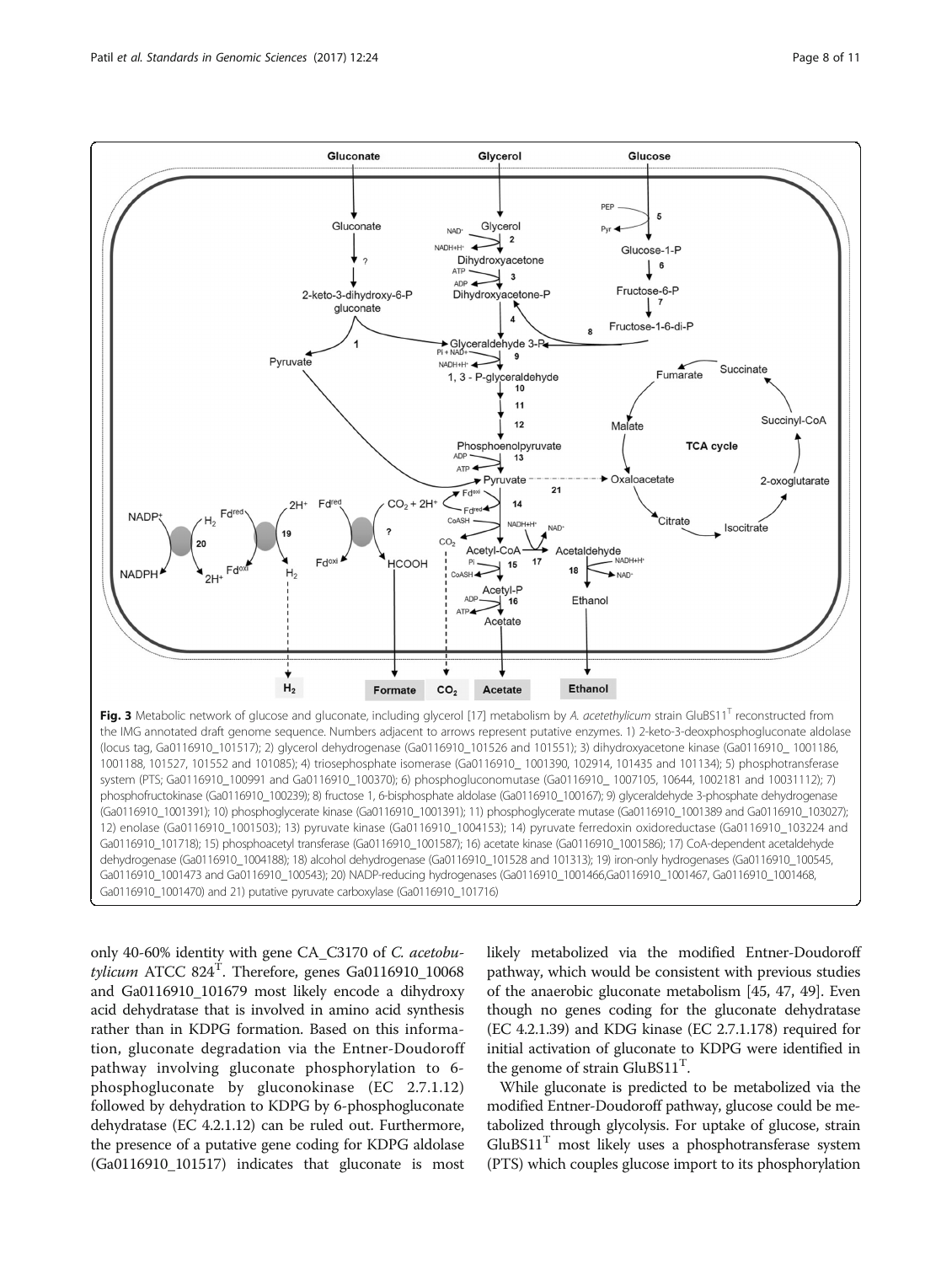with phosphoenolpyruvate, yielding glucose-6-phosphate and pyruvate [[47\]](#page-10-0). Genes Ga0116910\_100991 and Ga0116910\_100370 are predicted to encode PTS proteins which are most likely involved in glucose transport in strain  $GluBS11<sup>T</sup>$ . Thus, genome analysis suggests that glucose is most probably metabolized through glycolysis via glucose 6-phosphate by glucose-6-phosphate isomerase (Ga0116910\_1004120 and Ga0116910\_10539), 6 phosphofructokinase (Ga0116910\_103531, Ga0116910\_ 100239, Ga0116910\_102039 and Ga0116910\_101135), and fructose-bisphosphate aldolase (Ga0116910\_101128 and Ga0116910\_102024) to glyceraldehyde 3-phosphate. In the glycolysis pathway, glyceraldehyde 3-phosphate is further metabolized through the lower part of glycolysis to ethanol, acetate, hydrogen, and formate. During gluconate fermentation, KDPG aldolase would then convert KDPG to glyceraldehyde-3-phosphate and pyruvate, and only glyceraldehyde-3-phosphate passes through the lower glycolysis pathway.

Previous studies with other bacteria reported that gluconate fermentation mainly yielded acetate and butyrate as fermentation products [[45](#page-10-0), [47](#page-10-0), [49](#page-10-0)]. Although, the draft genome of strain  $GluBS11<sup>T</sup>$  contains genes predicted to code for a putative butyrate kinase (Ga0116910\_101723 and Ga0116910\_102110), gluconate, glucose or glycerol fermentation by strain  $GluBS11<sup>T</sup>$  does not produce butyrate [\[1](#page-9-0), [17](#page-9-0)]. The pathways were easily constructed based on the genome analysis and genes for acetate metabolism, e.g., acetate kinase (Ga0116910\_103636, Ga0116910\_ 1001586 and Ga0116910\_104214), ethanol metabolism, e.g., alcohol hydrogenase (Ga0116910\_101528, Ga0116910\_ 102038, Ga0116910\_102215, Ga0116910\_1004154 and Ga0116910\_102016), and hydrogen metabolism, e.g., putative iron-only hydrogenases and subunits coding for an NADP<sup>+</sup>-reducing hydrogenase (Ga0116910\_ 1001473, Ga0116910\_1001466, Ga0116910\_1001467, Ga0116910\_1001468, Ga0116910\_1001470, Ga0116910\_ 100545 and Ga0116910\_1001473). No candidate gene was found to code for a putative formate-producing formate dehydrogenase in the draft genome of strain  $GluBS11<sup>T</sup>$  even though formate dehydrogenase activities were detected in cell-free extracts using benzyl viologen as an artificial electron acceptor [[17\]](#page-9-0). On the other hand, genes annotated as pyruvate:formate lyase or formate C-acetyltransferase were identified in the genome (Ga0116910\_1004109, Ga0116910\_100860, Ga0116910\_102934 and Ga0116910\_102935), but no activity for a possible pyruvate:formate lyase could be detected [Patil et al., unpublished results]. This indicates that the genomic information is sometimes insufficient to predict metabolic pathways. Thus, further biochemical and proteomics studies would be needed to investigate and confirm the gluconate and glucose fermentation pathway utilized by this bacterium.

## Microcompartments and fucose utilization

The genome of [A. acetethylicum](http://doi.org/10.1601/nm.27452) strain  $GluBS11<sup>T</sup>$  harbors five genes that putatively code for bacterial microcompartment shell proteins. Four of these genes are annotated as "BMC-domain-containing protein" (Ga0116910\_1005148, Ga0116910\_1005149, Ga0116910\_ 1005150 and Ga0116910\_1005151), and one gene is annotated as "Carboxysome shell and ethanolamine utilization microcompartment protein CcmL/EutN" (Ga0116910\_ 1005155). Microcompartments are protein complexes that form discrete spaces within the cell, thus enabling enzyme reactions that either produce toxic intermediates or require accumulation of a certain metabolite, e.g., the ethanolamine utilization microcompartment in [Salmonella](http://doi.org/10.1601/nm.3311) [typhimurium](http://doi.org/10.1601/nm.3311) ATCC  $13311<sup>T</sup>$  or the carboxysomes in cyanobacteria [\[50, 51\]](#page-10-0). An IMG gene search for microcompartments and subsequent comparison to other genomes using the IMG Gene Ortholog Neighborhoods viewer, revealed that the microcompartment genes in [A.](http://doi.org/10.1601/nm.27452) [acetethylicum](http://doi.org/10.1601/nm.27452) strain  $GluBS11<sup>T</sup>$  are located in a putative operon that also contains genes associated with fucose utilization in *[Clostridium phytofermentans](http://doi.org/10.1601/nm.3993)* ATCC 700394<sup>T</sup> [[52](#page-10-0)]. Fucose, a deoxyhexose derived from plant biomass degradation, can be fermented to propionate, propanol, mixed acids, and ethanol by [C. phytofermentans](http://doi.org/10.1601/nm.3993) [ATCC](http://doi.org/10.1601/strainfinder?urlappend=%3Fid%3DATCC+700394) [700394T](http://doi.org/10.1601/strainfinder?urlappend=%3Fid%3DATCC+700394) , and the responsible genes are located in two different operons in this organism [\[52\]](#page-10-0). Initially, fucose is converted to fuculose-phosphate by fucose mutarotase, fucose isomerase and fucose kinase (Cphy\_3153 – Cphy\_3155); [[52\]](#page-10-0). Likewise, the orthologs in [A. acetethy](http://doi.org/10.1601/nm.27452)[licum](http://doi.org/10.1601/nm.27452) strain  $GluBS11<sup>T</sup>$  are located in a similar operon (L-fucose isomerase Ga0116910\_100812, rhamnulokinase/ L-fuculokinase Ga0116910\_100813 and L-fucose mutarotase Ga0116910\_100815). Fuculose-phosphate is then further degraded to lactaldehyde and dihydroxyacetonephosphate by fuculose-phosphate aldolase (Ga0116910\_ 102223 in [A. acetethylicum](http://doi.org/10.1601/nm.27452) strain GluBS11<sup>T</sup>, Cphy\_1177 in [C. phytofermentans](http://doi.org/10.1601/nm.3993)). Dihydroxyacetone phosphate can then be processed through glycolysis, while lactaldehyde is reduced to 1,2-propanediol with NADH. 1,2-propanediol is then disproportionated in microcompartments to propionate and propanol by 1,2-propanediol oxidoreductase (Cphy\_1185, Ga0116910\_1005154), 1,2-propanediol dehydratase (Cphy\_1174, Ga0116910\_100557 - Ga0116910\_ 100559 in a different area of the genome), propionaldehyde dehydrogenase (Cphy\_1178, Ga0116910\_1005146), phosphate propanoyl transferase (Cphy\_1183, Ga0116910\_ 1005152), acetate/propionate kinase (Cphy\_1327, Ga0116910\_104214, Ga0116910\_1001586, or Ga0116910\_ 103636) and propanol dehydrogenase (Cphy\_1179, Ga0116910\_1005147). Rhamnose can be degraded in a similar way by [C. phytofermentans](http://doi.org/10.1601/nm.3993) [ATCC 700394](http://doi.org/10.1601/strainfinder?urlappend=%3Fid%3DATCC+700394)<sup>T</sup>, and the respective genes leading to lactaldehyde and dihydroxyacetone-phosphate were also identified in the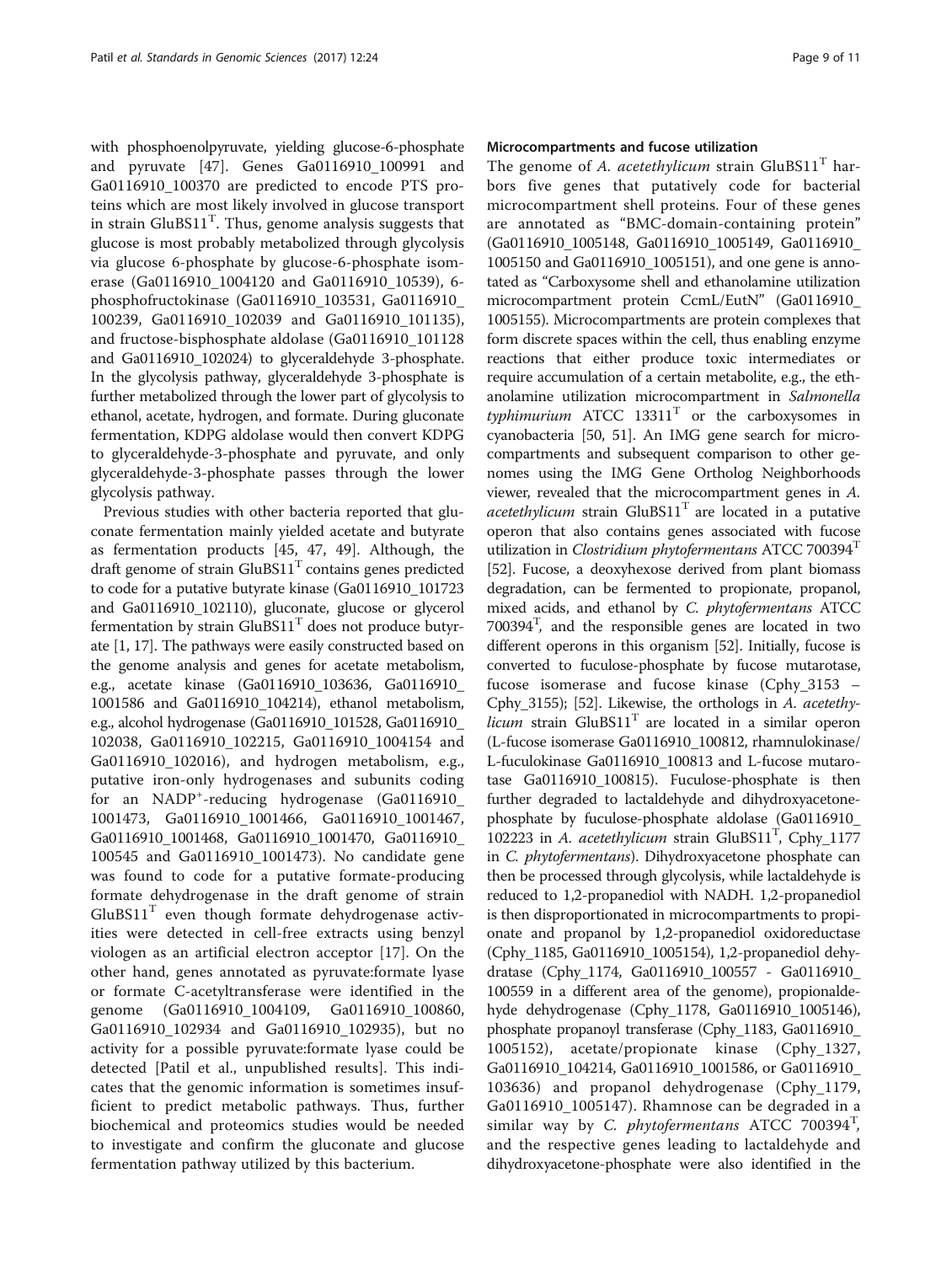<span id="page-9-0"></span>genome of A. acetethylicum [strain](http://doi.namesforlife.com/10.1601/nm.27452)  $GluBS11<sup>T</sup>$  (L-rhamnose mutarotase Ga0116910\_10513, L-rhamnose isomerase Ga0116910\_1001301, rhamnulokinase/L-fuculokinase Ga0116910\_100813) [\[52](#page-10-0)]. However, earlier results demonstrated that rhamnose cannot be utilized by A. acetehylicum strain  $GluBS11<sup>T</sup>$  [[52\]](#page-10-0). Even though the genes for fucose degradation are present in the genome, it is still doubtful whether this sugar can serve as a growth-supporting substrate for strain  $GluBS11<sup>T</sup>$ .

## Conclusions

Taken together, the draft genome sequence of [A. acetethy](http://doi.org/10.1601/nm.27452)[licum](http://doi.org/10.1601/nm.27452) strain  $G \cup B S11^T$  expands our view on the metabolic capacities of this sugars and glycerol-fermenting bacterium. The genome sequence gives us insights into the putative enzymes involved in the pathway of glucose and gluconate (including glycerol) fermentation, and provides a brief summary of the key reactions involved. Lastly, the hypotheses concerning the glucose and gluconate fermentation pathways based on genomic data are still preliminary, and additional biochemical and functional proteomic studies will be necessary for pathway confirmation and further insights.

## Additional files

[Additional file 1: Figure S1.](dx.doi.org/10.1186/s40793-017-0236-4) Gel electrophoresis of genomic DNA isolated from GluBS11 $<sup>T</sup>$  cells grown with gluconate. (TIF 159 kb)</sup> [Additional file 2: Table S1.](dx.doi.org/10.1186/s40793-017-0236-4) IMG annotated functions of selected putative key enzymes involved in the metabolic pathways identified in the .<br>draft genome sequence of A. acetethylicum strain GluBS11<sup>T</sup>. (DOCX 15 kb)

[Additional file 3: Table S2.](dx.doi.org/10.1186/s40793-017-0236-4) Putative transporters identified in the draft genome of A. acetethylicum GluBS11<sup>T</sup>. (DOCX 14 kb)

#### Abbreviations

CDS: Coding DNA sequence; COG: Clusters of orthologous groups; CTAB: Cetyl trimethyl ammonium bromide; KEGG: Kyoto encyclopedia of genes and genomes; MEGA: Molecular evolutionary genetics analysis; NADH: Nicotinamide adenine dinucleotide reduced

#### Acknowledgements

YP thanks the LGFG scholarship funding program of the University of Konstanz for providing scholarship during this research work. The authors appreciate the service of the Electron Microscopy Center of the University of Konstanz.

#### Funding

During this research YP was funded by a LGFG PhD scholarship. The genome sequencing was performed under the auspices of the US Department of Energy's Office of Science, Biological and Environmental Research Program, and by the University of California, Lawrence Berkeley National Laboratory under contract No. DE-AC02-05CH11231.

#### Authors' contributions

YP, MJ, NM and BS initiated the project and YP performed DNA preparation. MJ and YP performed the comparative genomics, investigated the genome for general metabolic features and fermentation pathways. MJ, YP and NM drafted the manuscript that was critically reviewed and corrected by BS, NM, WW, NS and NK, respectively. MH, AC, MP, KP, NV, NM, DS, TBKR, CD, NI, and TW performed the technical work for sequencing, assembly and annotation of the genome. All authors read and approved the final manuscript.

#### Competing interests

The authors declare that they have no competing interests.

#### Author details

<sup>1</sup>Department of Biology, Microbial Ecology, University of Konstanz, D-78457 Konstanz, Germany. <sup>2</sup> Konstanz Research School of Chemical Biology, University of Konstanz, D-78457 Konstanz, Germany. <sup>3</sup>Department of Microbiology, University of Georgia, Athens, GA, USA. <sup>4</sup>DOE-Joint Genome Institute, Walnut Creek, CA, USA.

#### Received: 8 October 2016 Accepted: 26 January 2017 Published online: 20 February 2017

#### References

- Patil Y, Junghare M, Pester M, Müller N, Schink B. Characterization and phylogeny of Anaerobium acetethylicum gen. nov., sp. nov., a strictly anaerobic gluconate-fermenting bacterium isolated from a methanogenic bioreactor. Int J Syst Evol Microbiol. 2015;65:3289–96.
- Rainey FA. Family V. Lachnospiraceae fam., nov. In: De Vos P, Garrity GM, Jones D, Krieg NR, Ludwig W, Rainey FA, Schleifer KH, Whitman WB, editors. Bergey's Manual of Systematic Bacteriology, vol. volume 3. 2nd ed. New York: Springer; 2009. p. 921.
- 3. Rainey FA. Class II Clostridia class., nov. In: De Vos P, Garrity GM, Jones D, Krieg NR, Ludwig W, Rainey FA, Schleifer KH, Whitman WB, editors. Bergey's Manual of Systematic Bacteriology, vol. volume 3. 2nd ed. New York: Springer; 2009. p. 736–1297.
- 4. Prévot AR. In: Hauderoy P, Ehringer G, Guillot G, Magrou J, Prévot AR, Rosset D, Urbain A, editors. Dictionnaire des Bactéries Pathogènes. 2nd ed. Paris: Masson et Cie; 1953. p. 1–692.
- 5. Collins MD, Lawson PA, Willems A, Cordoba JJ, Fernandez-Garayzabal J, Garcia P, Cai J, Hippe H, Farrow JAE. The phylogeny of the genus Clostridium: proposal of five new genera and eleven new species combinations. Int J Syst Bacteriol. 1994;44:812–26.
- 6. Stackebrandt E, Kramer I, Swiderski J, Hippe H. Phylogenetic basis for a taxonomic dissection of the genus Clostridium. FEMS Immunol Med Microbiol. 1999;24:253–8.
- 7. Kittelmann S, Seedorf H, Walters WA, Clemente JC, Knight R, Gordon JI, Janssen PH. Simultaneous amplicon sequencing to explore co-occurrence patterns of bacterial, archaeal and eukaryotic microorganisms in rumen microbial communities. PLoS One. 2013;8:47879.
- 8. Gosalbes MJ, et al. Metatranscriptomic approach to analyze the functional human gut microbiota. PLoS One. 2011;6:17447.
- 9. Cotta M, Forster R. The Family Lachnospiraceae, Including the Genera Butyrivibrio, Lachnospira and Roseburia. In: Dworkin M, Falkow S, Rosenberg E, Schleifer KH, Stackebrandt E, editors. The Prokaryotes. Bacteria: Firmicutes, Cyanobacteria a handbook on the biology of bacteria. New York: Springer; 2006. p. 1002–21.
- 10. Biddle A, Stewart L, Blanchard J, Leschine S. Untangling the genetic basis of fibrolytic specialization by Lachnospiraceae and Ruminococcaceae in diverse gut communities. Diversity. 2013;5:627–40.
- 11. Barcenilla A, Pryde SE, Martin JC, Duncan SH, Stewart CS, Henderson C, Flint HJ. Phylogenetic relationships of butyrate-producing bacteria from the human gut. Appl Environ Microbiol. 2000;66:1654–61.
- 12. Duncan SH, Barcenilla A, Stewart CS, Pryde SE, Flint HJ. Acetate utilization and butyryl coenzyme A (CoA): acetate-CoA transferase in butyrate-producing bacteria from the human large intestine. Appl Environ Microbiol. 2002; 68:5186–90.
- 13. Varel VH, Tanner RS, Woese CR. Clostridium herbivorans sp. nov., a cellulolytic anaerobe from the pig intestine. Int J Syst Bacteriol. 1995;45:490–4.
- 14. Sleat R, Mah RA. Clostridium populeti sp. nov., a cellulolytic species from a woody-biomass digestor. Int J Syst Bacteriol. 1985;35:160–3.
- 15. van Gylswyk NO. Fusobacterium polysaccharolyticum sp. nov., a Gram-negative rod from the rumen that produces butyrate and ferments cellulose and starch. J Gen Microbiol. 1980;116:157–63.
- 16. van Gylswyk NO, Morris EJ, Els HJ. Sporulation and cell wall structure of Clostridium polysaccharolyticum comb. nov. (formerly Fusobacterium polysaccharolyticum). J Gen Microbiol. 1980;121:491–3.
- 17. Patil Y, Junghare M, Müller N. Fermentation of glycerol by Anaerobium acetethylicum and its potential use in biofuel production. Microbiol Biotechnol. 2017;10:203–17.